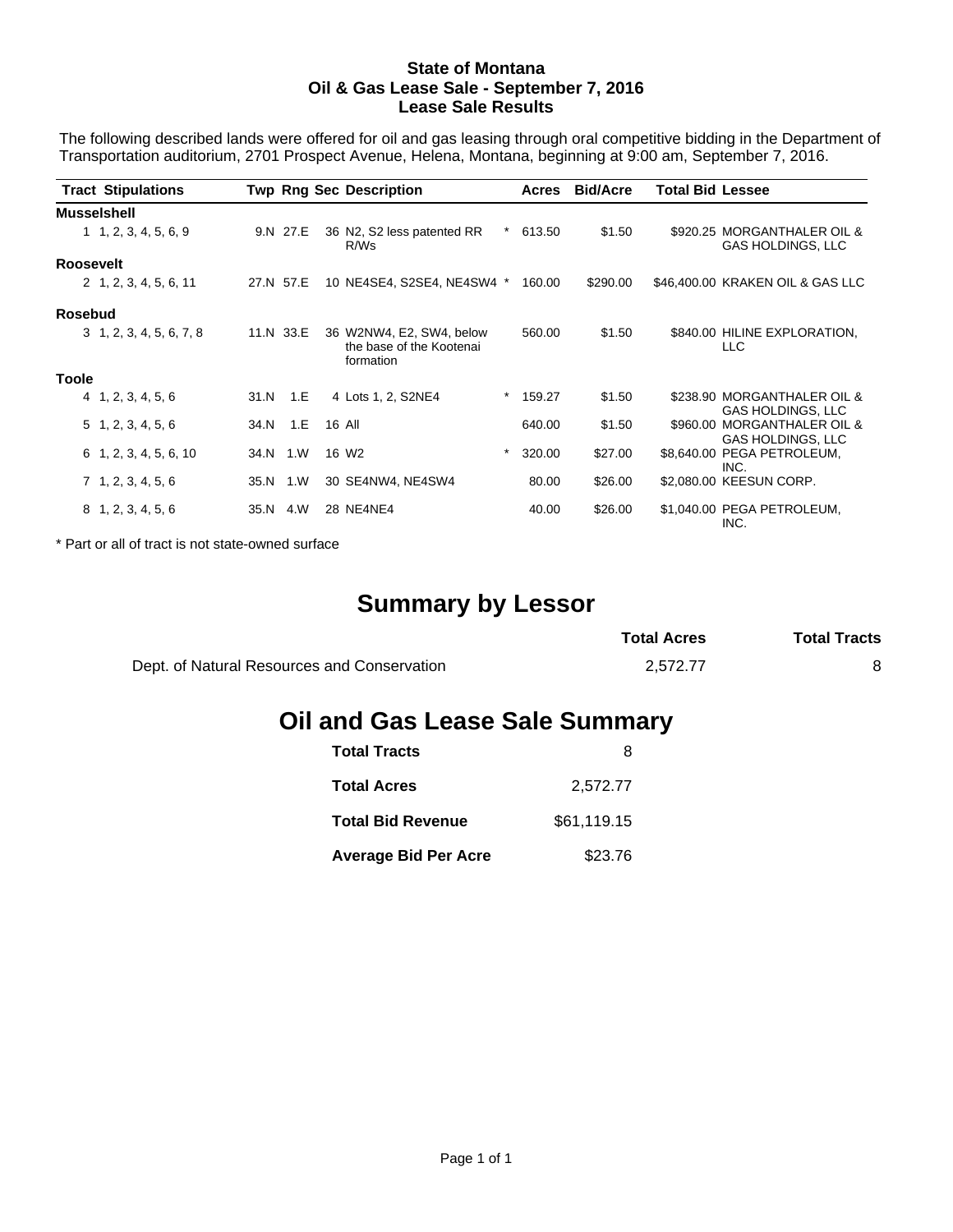### **State of Montana Oil & Gas Lease Sale - September 7, 2016 Stipulations**

- 1 Lessee shall notify and obtain approval from the Department's Trust Land Management Division (TLMD) prior to constructing well pads, roads, power lines, and related facilities that may require surface disturbance on the tract. Lessee shall comply with any mitigation measures stipulated in TLMD's approval.
- 2 Prior to the drilling of any well on or into the lease premises, lessee shall send one copy of the well prognosis, including Form 22 "Application for Permit" to the Department's Trust Land Management Division (TLMD). After a well is drilled and completed, lessee shall send one copy of all logs run, Form 4A "Completion Report", and geologic report to TLMD. A copy of Form 2 "Sundry Notice and Report of Wells" or other appropriate Board of Oil and Gas Conservation form shall be sent to TLMD whenever any subsequent change in well status or operator is intended or has occurred. Lessee shall also notify and obtain approval from the TLMD prior to plugging a well on the lease premises.

Issuance of this lease in no way commits the Land Board to approval of coal bed methane production on this lease. Any coal bed methane extraction wells would require subsequent review and approval by the board.

- 3 The TLMD will complete an initial review for cultural resources and, where applicable, paleontological resources of the area intended for disturbance and may require a resources inventory. Based on the results of the inventory, the TLMD may restrict surface activity for the purpose of protecting significant resources located on the lease premises.
- 4 The lessee shall be responsible for controlling any noxious weeds introduced by lessee's activity on State-owned land and shall prevent or eradicate the spread of those noxious weeds onto land adjoining the lease premises. The lessee's methods of control shall be reviewed and approved by the Department's Unit Office that has jurisdiction for that locale.
- 5 The definitions of "oil" and "gas" provided in 82-1-111, MCA, do not apply to this lease for royalty calculation purposes.
- 6 If the State does not own the surface, the lessee must contact the owner of the surface in writing at least 30 days prior to any surface activity. A copy of the correspondence shall be sent to TLMD.
- 7 Due to unstable soil conditions on this tract and/or topography that is rough and/or steep, surface use may be restricted or denied. Seismic activity may be restricted to poltershots.
- 8 This lease is located within designated sage grouse core habitat. Proposed activities are subject to, and shall comply with, all provisions, stipulations and mitigation requirements of the Montana Sage Grouse Habitat Conservation Strategy, as implemented by Governor's Executive Orders 10-2014, 12-2015, and amendments thereto. Contact the TLMD prior to preparing a project proposal.
- 9 Unless otherwise approved by the Department in writing, wells and related surface infrastructure, including new road construction, are prohibited within 1/2 mile of the centerline of a navigable river, lake or reservoir, and within 1/4 mile of direct perennial tributary streams of navigable waterways, on or adjacent to the tract. No surface occupancy is allowed within the bed of a river, stream, lake or reservoir, islands and accretions or abandoned channels.
- 10 This tract has (an) existing well(s) and related facilities. The lessee has 45 days from the effective date of this lease to determine whether or not to assume responsibility from the former lessee for the well(s) and any existing facilities. The lessee may not enter the well(s) until a change of operator has been filed with, and approved by, the Board of Oil and Gas Conservation. The(se) well(s) must be returned to commercial production or plugged and the well site(s) reclaimed within 18 months from the effective date of this lease.
- 11 If whooping cranes are observed on-site, construction and/or maintenance activities shall be suspended until birds leave the area.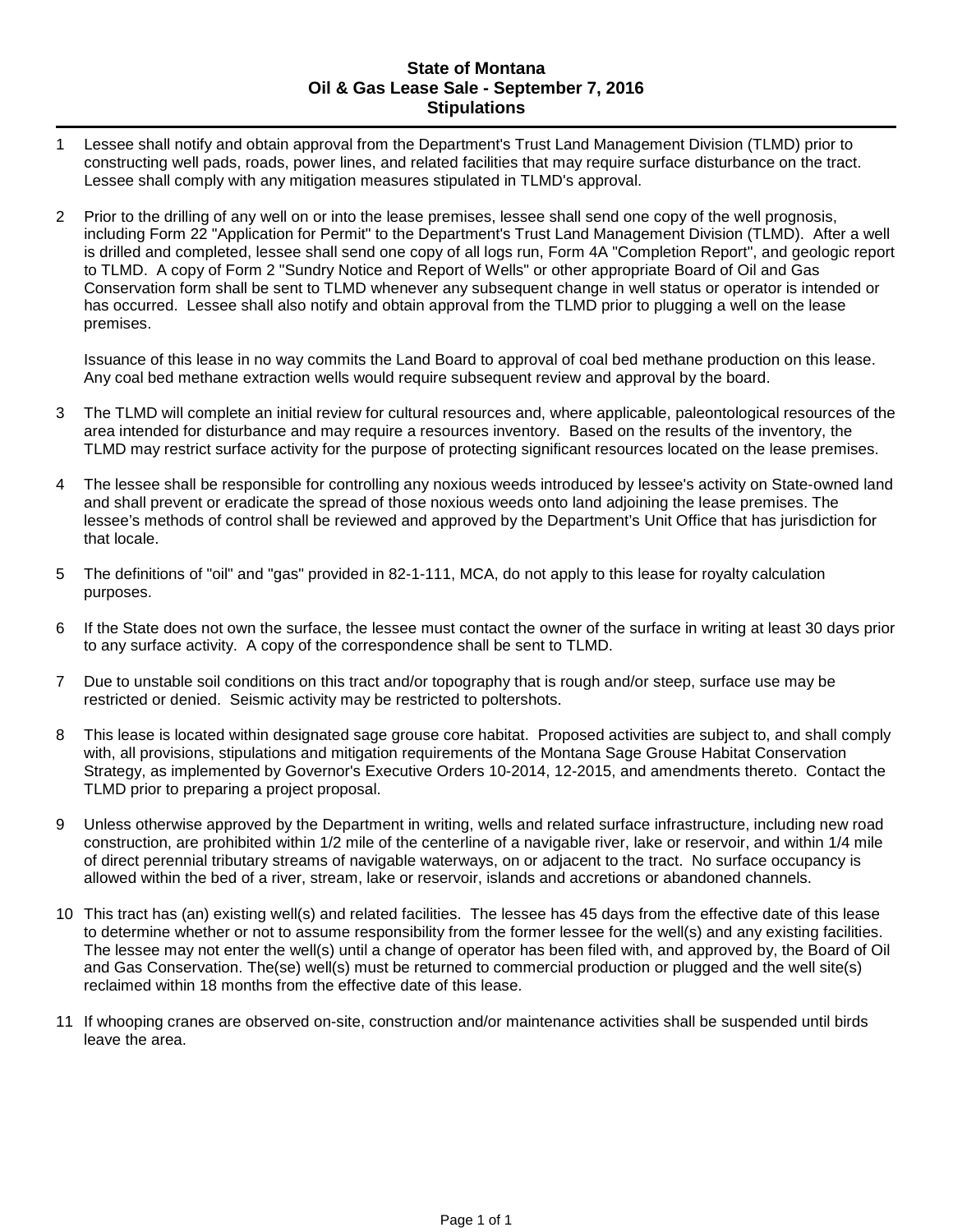# **DEPARTMENT OF NATURAL RESOURCES AND CONSERVATION**

Trust Land Management Division



**STEVE BULLOCK, GOVERNOR 1539 ELEVENTH AVENUE**

**DIRECTOR'S OFFICE (406) 444-2074 PO BOX 201601**<br>**PO BOX 201601**<br>**BELENA, MONTANA 59620-1601 TELEFAX NUMBER (406) 444-2684** 

# **NOTICE OF NEW STREET ADDRESS**

Beginning Thursday, September 15, 2016, FedEx and UPS packages should be mailed to our new street address:

## **1539 11th Avenue, 3rd Floor, Helena, MT 59601**

Our U.S. Post Office address will continue to be:

## **P.O Box 201601, Helena, MT 59620-1601**

Our headquarters will be in both places until everyone has moved to the new building. Prior to October 2016, please call Julie Mason at (406) 444-4576 to find out which building we are in. And if you have any questions, you may call Julie. Our telephone numbers will remain the same.